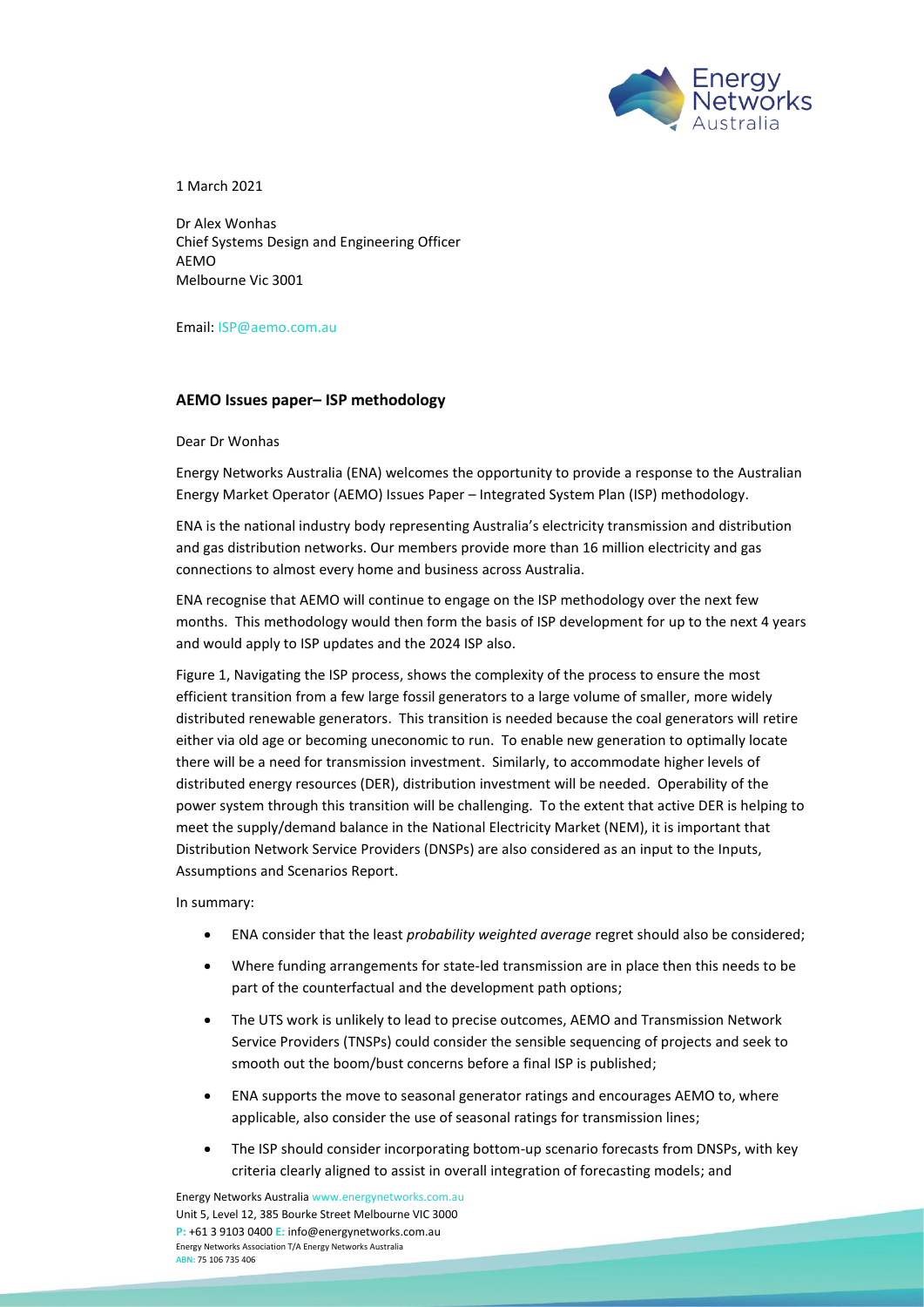

• In considering the balance of large-scale generation and small-scale generation in meeting the supply/demand balance it will be important to ensure that the full costs of small generation and systems and augmentations costs are considered in addition to the operability of the power system over all conditions.

#### *Improve the least - worst regrets*

In assessing candidate development options AEMO propose considering the least cost options across the scenarios and the least - worst regret. ENA agree with AEMO that the least - worst regret does not always choose the option with the largest net average benefit. AEMO consider that allocating likelihood is subjective and could skew the optimal development path.

ENA consider that the least *probability weighted average* regret should also be considered in tandem. This provides better alignment with the Regulatory Investment Test – Transmission (RIT-T) and scenario weightings undertaken by the TNSPs.

# *Credible counterfactual development path*

The counterfactual has no future network development other than committed and anticipated ISP projects or small intra-regional augmentations and replacement expenditure projects. The counterfactual case is meant to consider the development of the system without any transmission augmentation so that the additional value of augmentations can be considered. In developing the counterfactual AEMO proposes that it only include existing intra-regional transmission capacity – no Renewable Energy Zones (REZ) development beyond existing transmission access allowed. Government policies, outside of the ISP, are planning on significantly increasing renewable generation in their states and are likely to need to augment existing transmission (or distribution) networks to meet system demand. Given the likely level of activity outside of the ISP, there is a need to consider credible levels of both generation in REZs and transmission. Where funding arrangements for state-led transmission are in place then this needs to be part of the counterfactual and the development path options.

#### *Infrastructure delivery - Resource smoothing*

AEMO notes that there could be a general tightening of the market for both labour and materials where multiple large transmission projects overlap and this can lead to increased costs for building transmission. There is no doubt that to connect the significant pipeline of generation projects there will be a need for transmission. The market is moving fast and state based policies and the regionalisation of the NEM will further exacerbate this. As AEMO note other large infrastructure road, rail etc could also be utilising resources needed to deliver the transition to lower carbon emissions. The tightening of the market is not just for ISP projects, it extends to business as usual activities such as replacement works, increasing costs.

AEMO notes the work being undertaken by University of Technology Sydney, Infrastructure Australia to deliver a report on employment and material requirements for transmission and generation under the ISP. Estimation of jobs and materials and incremental changes by scenarios for future actionable ISP projects should not be considered a core component of the ISP. This is unlikely to lead to precise outcomes as regulatory and other processes can take variable timeframes to complete.

Rather than considering a just-in-time approach to transmission delivery with asymmetric risks for consumers if projects run late, there is an ability for AEMO and TNSPs to consider the sensible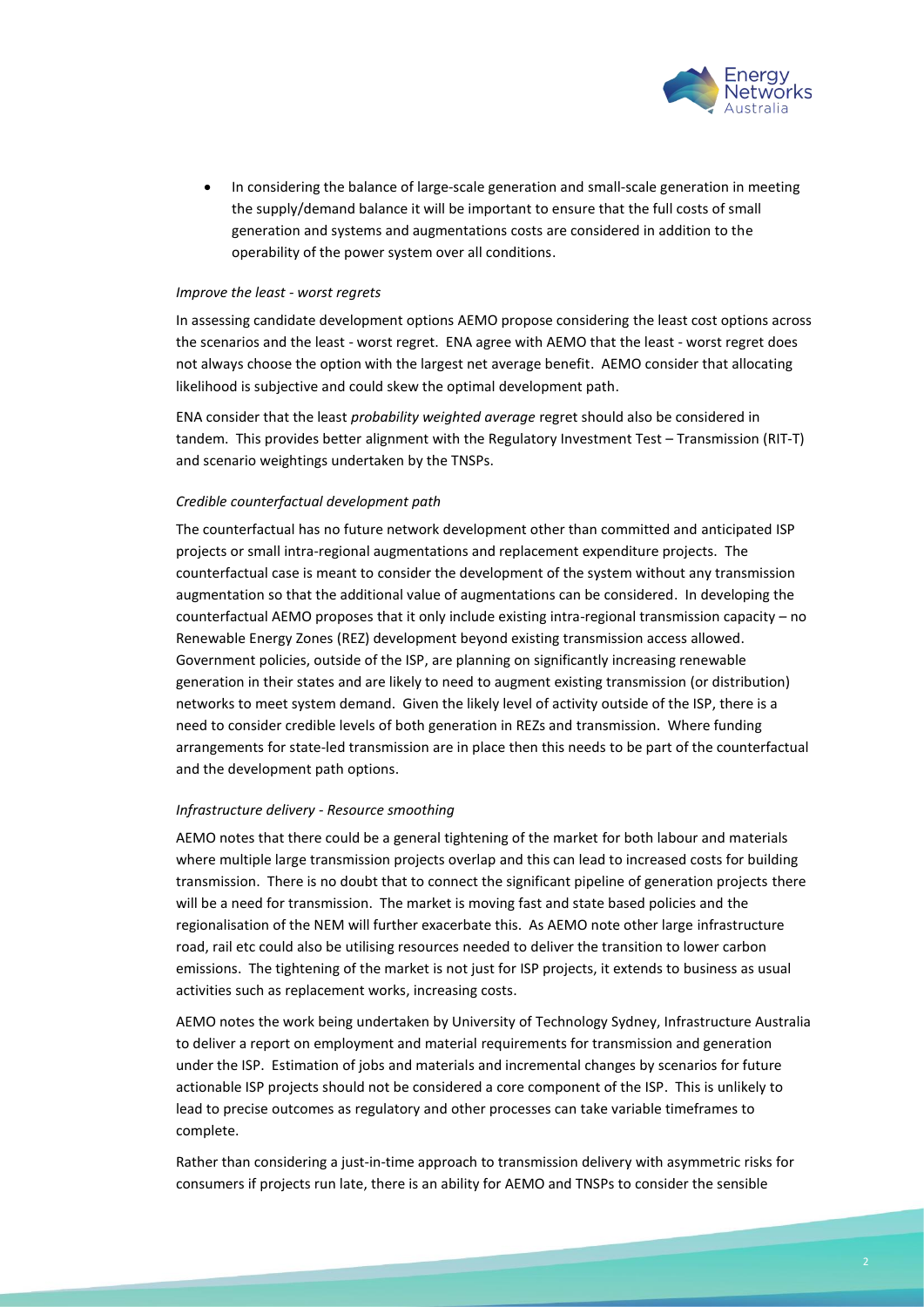

sequencing of projects and seek to smooth out the boom/bust concerns before a final ISP is published. If certain large ISP projects are to be implemented slightly earlier or kept warm in case certain triggers are met then this will need to be funded.

#### *Funding and anticipated generation*

ENA welcomes improving the clarity of anticipated generation. There is merit in considering government awarded funding in the anticipated project criteria although we have some concern on the level of support that may be considered as having met this criteria.

# *Sub-regional modelling supported*

ENA supports the sub-regional approach being proposed and encourage AEMO to continue to look for opportunities for the detailed long-term modelling of the power system which will minimise iterations between time sequential modelling and detailed long-term modelling.

# *Seasonal Ratings*

ENA supports the move to seasonal generator ratings and encourages AEMO to, where applicable, also consider the use of seasonal ratings for transmission lines.

# *Distribution Network considerations*

ENA and the DNSPs have welcomed the opportunity to engage with AEMO on the 2022 ISP. However, we note that the identified values attributed jointly to DNSPs and AEMO (page 35) were not endorsed by DNSPs and represent an AEMO-only view. Engagement with AEMO is ongoing and we look forward to exploring the potential role for DNSPs in developing the ISP and agreeing the key priorities for future collaboration.

ENA agrees that DNSPs will and should be increasingly involved in the long-term planning of the NEM. For example, in considering ISP REZs or state government policy identified REZs, better coordination between DNSPs and AEMO when connecting and dispatching large renewable generators will be required. Collaboration with NSPs is key to ensuring successful outcomes and ensuring each party delivers according to their expertise namely, NSP in local network planning and AEMO general system security.

Design and planning of the distribution network is exponentially more dynamic and complex than the bulk transmission system. AEMO should seek to leverage the knowledge and expertise of DNSPs. We also note that the regulatory investment test for distribution does not support the ISP framework and therefore identification of specific "actionable" projects is not required. DNSPs see no compelling reason for this to change.

ENA also supports improved forecasting via the use of sub-regions and leveraging the knowledge of local NSPs. The ISP should consider incorporating bottom-up scenario forecasts from DNSPs, with key criteria clearly aligned to assist in overall integration of forecasting models. This would be an effective way to contrast scenarios and identify any significant departures or trends (customer technology choices).

ENA recognises the increased need for data, but to avoid inefficient and ad hoc effort, any data requests to DNSPs need to be proportionate and material to the primary ISP scope, which is related to transmission or large-scale generation requirements. ENA look forward to working with AEMO on